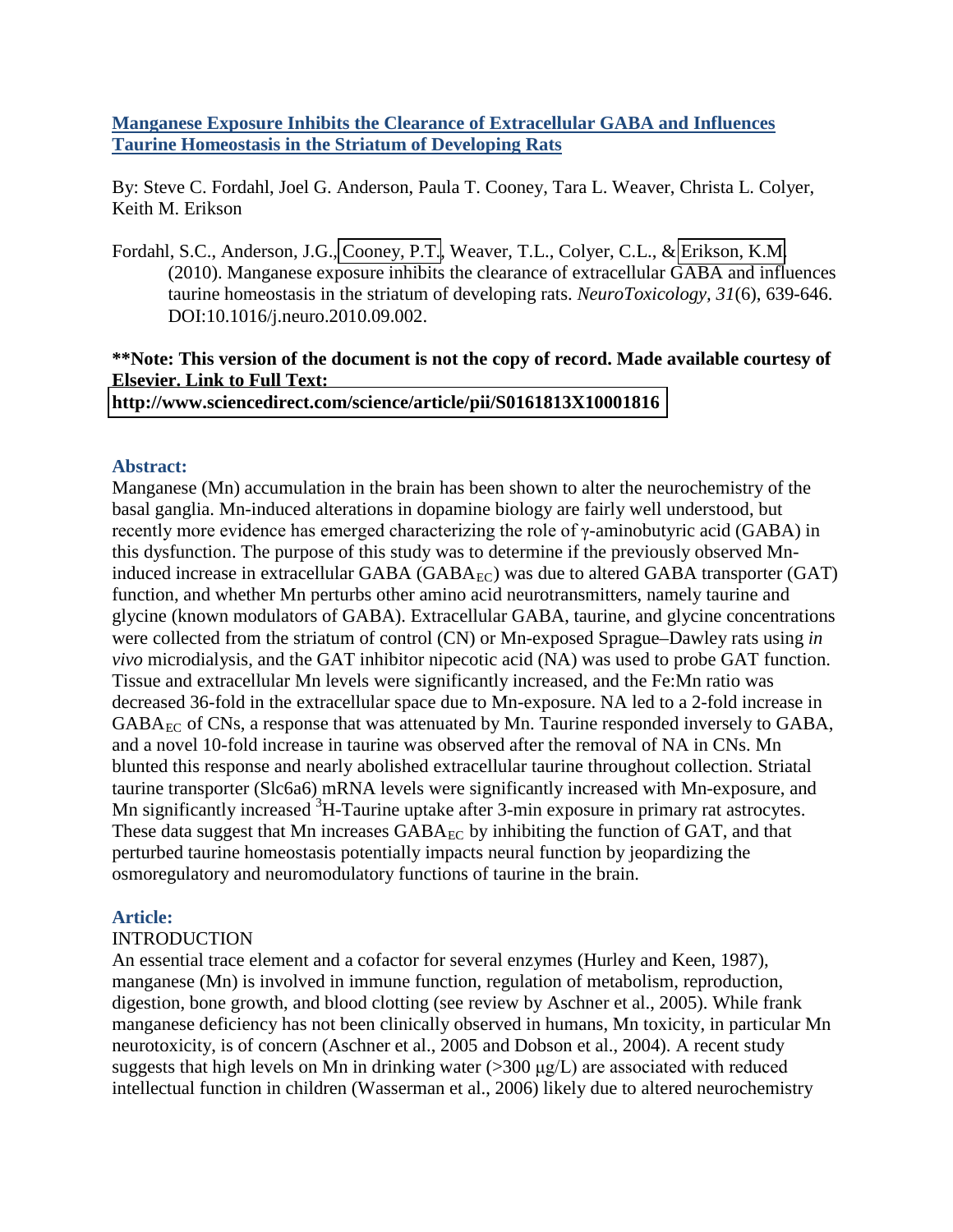(Garcia et al., 2006, Anderson et al., 2008 and Anderson et al., 2009). Manganese neurotoxicity shares similarities with the neurodegenerative disorder Parkinson's disease (Beuter et al., 1994, Calne et al., 1994 and Pal et al., 1999), though the two are clinically distinct (Calne et al., 1994, Pal et al., 1999 and Perl and Olanow, 2007). Due to the similarities of Mn neurotoxicity with Parkinson's disease, most research in the area of Mn neurotoxicity has focused on its effect on the biology of dopamine. Recently it has become clear that alterations in the biology of other neurotransmitters are involved in the etiology of Mn neurotoxicity, with the most evidence concerning γ-aminobutyric acid (GABA) (Anderson et al., 2007a, Anderson et al., 2007b, Anderson et al., 2008, Garcia et al., 2006, Garcia et al., 2007 and Gwiazda et al., 2002).

With the intriguing findings that striatal extracellular GABA ( $GABA_{EC}$ ) concentrations are higher due to Mn-exposure (Anderson et al., 2008), and uptake of <sup>3</sup>H-GABA is attenuated by Mn-exposure in striatal synaptosomes ( [Anderson et al., 2007a] and [Anderson et al., 2007b]) despite no significant effect of Mn on GABA transporter (GAT) protein and mRNA levels (Anderson et al., 2008); we hypothesize that the functioning of the transporter is altered by Mnexposure leading to attenuation of GABA reuptake. Thus, we designed our current experiment to pharmacologically probe the functioning of GAT by administering a known uptake inhibitor, nipecotic acid (NA). NA has a high binding affinity for human GAT-1 and rat GAT-1 and -2, decreasing astrocyte and neuronal GABA uptake ( [Krogsgaard-Larsen, 1980] and [Krogsgaard-Larsen et al., 2000]). We can, therefore, test GAT function by measuring the increase in  $GABA_{EC}$  concentrations in the striatum of Mn-exposed rats by comparing them to the controls. The use of NA is also advantageous because it does not block the transport of other amino acids neurotransmitters, most notably taurine (del Olmo et al., 2004).

Taurine is an abundant non-essential amino acid in the brain formed from cysteine. Traditionally, brain taurine is thought to function as an osmoregulator in cells (cell volume regulation), but has also been implicated in neuromodulation, possibly functioning as a neurotransmitter. Data exist suggesting that taurine functions as an anxiolytic agent (Kong et al., 2006) and interacts with the GABAA receptor (Jia et al., 2008). These data make sense given that it has long been recognized that taurine and GABA are structurally similar and may share transporters in the brain.

We chose to look at the taurine/GABA relationship in the striatum because it is a known region for Mn accumulation (Erikson et al., 2005 and Liu et al., 2000) and because the GABAergic medium spiny neurons of the striatum help orchestrate dopaminergic activity in the basal ganglia (Ade et al., 2008), where dysfunction is known to contribute to movement abnormalities during Mn neurotoxicity (Carlsson and Carlsson, 1990). Microdialysate fractions collected from the striatum of rats revealed that taurine release was higher than glutamate and glycine, and that overall the striatum is very rich in taurine (Molchanova et al., 2004). To date, however, the effect of Mn-exposure on extracellular taurine (Tau<sub>EC</sub>) in the striatum is unknown. Therefore, we sought to determine if Mn-exposure effects  $T_{\text{a}u_{\text{EC}}}$  concentrations in the striatum possibly as it relates to GABA biology.

In addition to GABA and taurine, we felt it was prudent to examine the effect of Mn on another amino acid neurotransmitter, glycine. Glycine is an abundant inhibitor neurotransmitter, similar to GABA, and it is known that taurine is a glycine receptor agonist (Xu et al., 2006). Although previous studies have not shown Mn to have an effect on extracellular glycine (Gly $_{EC}$ ) levels in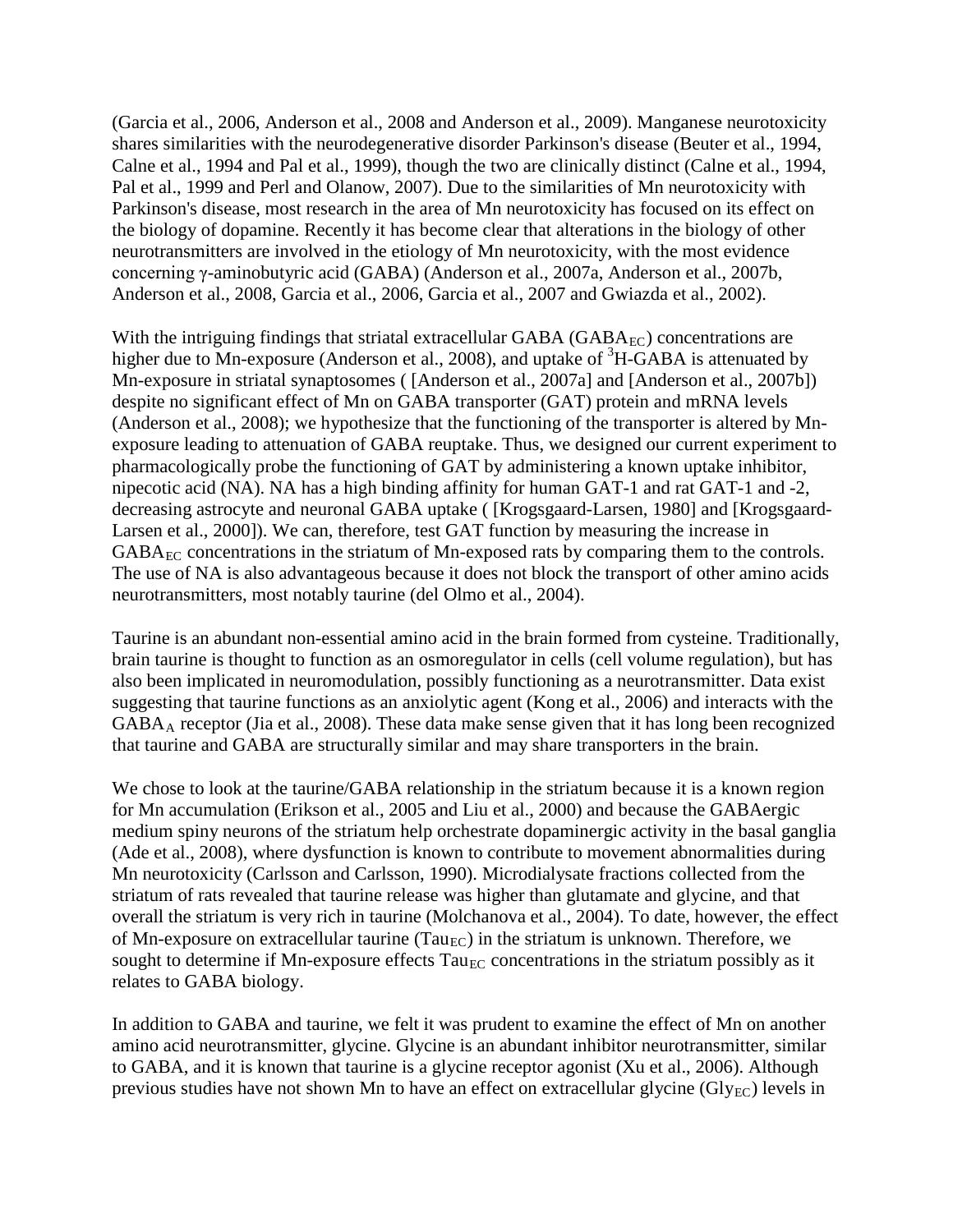the striatum (Takeda et al., 2003), it is possible that glycine levels may be affected due to potential alterations in GABA or taurine concentrations driven by NA or Mn-exposure.

Within the brain, astrocytes are the primary cells that maintain the composition of the extracellular fluid (Wang and Bordey, 2008). It is logical, therefore, that disturbances in  $GABA_{EC}$ ,  $Gly_{EC}$  and  $Tau_{EC}$  caused by Mn-exposure could be due to astrocyte dysfunction. Thus, our final goal of this study was to examine the effect of Mn-exposure on amino acid biology in primary astrocyte cultures.

# MATERIALS AND METHODS

# *Animals*

Male weanling (post-natal day 21) Sprague–Dawley rats (Harlan Sprague–Dawley, Indianapolis, IN)  $(n = 8$  for microdialysis study;  $n = 6$  for PCR gene expression and metal analysis studies) were randomly divided into two dietary treatment groups used in previous studies (Anderson et al., 2007a, Anderson et al., 2007b and Anderson et al., 2008): control (CN; 35 mg Fe/kg, 10 mg Mn/kg diet and d.i. water) and Mn-exposed (Mn; control diet and 1 g Mn (as  $MnCl<sub>2</sub>)/L$  d.i. water). Diets were obtained from Bio-Serv (Frenchtown, NJ) and certified for metal content. Rats had free access to food and water 24 h/day, with the lights off between 1800 and 600 h and room temperature maintained at  $25 \pm 1$  °C. The University of North Carolina at Greensboro Animal Care and Use Committee approved all of the animal procedures.

# *Cell cultures*

Rat primary cortical astrocyte cultures were purchased from Invitrogen (Carlsbad, CA) and certified for purity with >95% staining positive for the astrocytic marker glial fibrillary acidic protein (GFAP). Cells were grown in Dulbecco's Modified Eagle Media (D-MEM) with 15% fetal bovine serum (FBS), and maintained in a humidified atmosphere of 95% air/5%  $CO<sub>2</sub>$  at 37 °C. Manganese treatments were delivered using 0, 100, or 300  $\mu$ M Mn in the form of MnCl<sub>2</sub>. These dose concentrations are based on previous studies in non-human primates reporting clinical symptoms of Mn neurotoxicity at brain concentrations of 300 μM, while 100 μM concentrations appeared to be asymptomatic (Suzuki et al., 1975). For this reason 300 μM was use to examine the effect of toxic Mn accumulation on taurine uptake, while 100 and 300 μM were used for the mRNA experiments to examine if there is a change in expression of Scl6a6 from moderate non-symptomatic levels (100 μM) to known toxic accumulation (300 μM).

# *3 H-Taurine*

Uptake of tritiated taurine  $({}^{3}H$ -Taurine) was measured as described by Erikson and Aschner (2002). Astrocytes (cultured for 3–4 weeks, seeded  $2 \times 10^5$  in 6-well plates, and grown to confluence) were incubated overnight at 37 °C with treatment media containing 0 or 300  $\mu$ M  $MnCl<sub>2</sub>$ . The next day, cells were washed  $3\times$  with HEPES buffer [122 mM NaCl, 3.3 mM KCl,  $0.4$  mM MgSO<sub>4</sub>, 1.3 mM CaCl<sub>2</sub>, 1.2 mM KH<sub>2</sub>PO<sub>4</sub>, 10 mM glucose, and 25 mM N-2-hydroxyethylpiperanzine N′-2-ethansulfonic acid, pH 7.4] and incubated for 1, 3, or 6 min with HEPES buffer containing  $0.5 \mu$ Ci<sup>3</sup>H-Taurine (GE Healthcare Life Sciences, Piscataway, NJ). The reaction was stopped by aspirating the tritiated HEPES and washing the cells  $4\times$  with cold (4 °C) 290 mM mannitol buffer containing 0.5 mM calcium nitrate to maintain cell adhesion to the substrate. Cells were solubilized in 1 mL RIPA lysis buffer (99 mL  $1 \times PBS$ , 1 mL non-idet 40, 0.1 g sodium dodecyl sulfate, 0.5 g sodium deoxycholate, pH 7.4) and 750 μL aliquots were used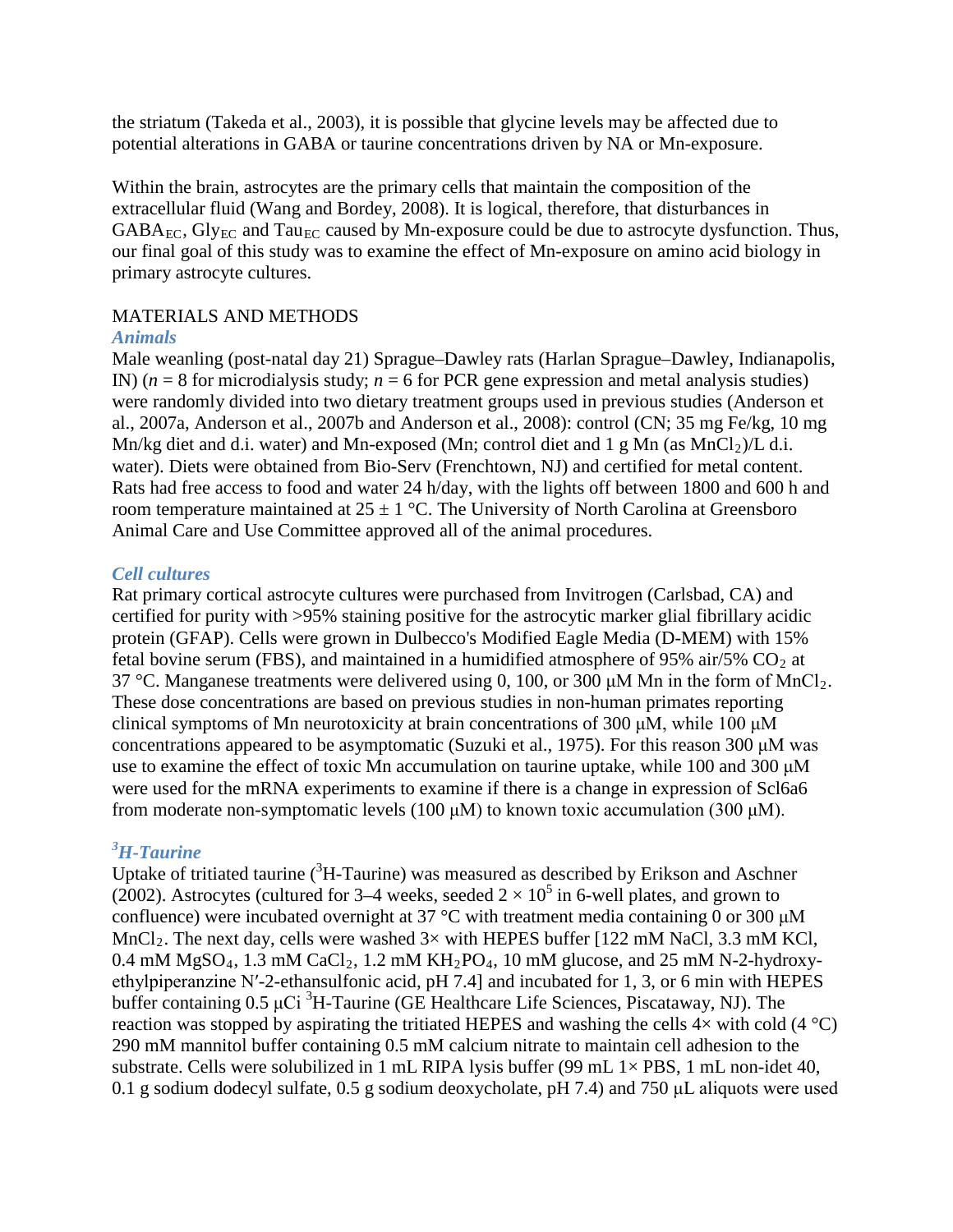for β-counting with a Beckman LS 3801 liquid scintillation analyzer (Beckman Instruments). The remaining 250 μL was used for protein determination using the bicinchoninic assay (BCA, Pierce Chemicals).

#### *Stereotaxic surgery*

After 5 weeks of dietary treatment and 1 week prior to microdialysis experiments, rats were anesthetized with ketamine–HCl (80 mg/kg) and xylazine (12 mg/kg) and maintained on a heating pad at 37 °C. The heads of the rats were shaved and wiped with a 5% povidone–iodine solution to reduce risk of infection. Sterile instruments and gloves were used throughout the surgical procedure. The rats were secured in the stereotaxic frame and an incision was made perpendicular to the bregma. A guide cannula (CMA/12, CMA Microdialysis, Acton, MA) was implanted into the striatum using the following coordinates: 2.4 mm lateral to the midline, 7.5 mm anterior to the lambda. The cannula was lowered to a depth of 2.5 mm, positioning it in the medial area of the striatum (Paxinos and Watson, 1998). Anchoring screws were utilized to maintain the position of the cannula before being cemented into place using dental adhesive. Animals were given 0.9% sterile saline (0.5 mL/kg body weight, i.p.) to reduce fluid lost while under anesthesia and to aid in recovery time. Animals were also given the xylazine reversal agent Antisedan (Atapimazole) (0.1 mg/kg body weight, i.p.) (Allivet, Hialeah, FL) to reduce recovery time. Animals were returned to shoebox cages with Tek-Fresh bedding (Harlan, Indianapolis, IN) and monitored daily until microdialysis experiments began.

#### *Microdialysis*

During week six of the dietary protocol, a microdialysis probe (CMA/12 Elite, CMA Microdialysis, Acton, MA) was inserted into the guide cannula and the rat was perfused with artificial cerebral spinal fluid (aCSF) (155 mM  $\text{Na}^+$ , 0.83 mM  $\text{Mg}^{2+}$ , 2.9 mM  $\text{K}^+$ , 132.76 mM Cl<sup>-</sup>, 1.1 mM Ca<sup>+</sup>, pH 7.4) for 1 h at a flow rate of 1  $\mu$ L/min. After perfusion, the flow rate was adjusted to 0.5 μL/min and 30 min fractions were collected in microtubes for a total of four and a half hours (9 samples per rat) in a refrigerated fraction collector (CMA Microdialysis, Acton, MA). This protocol has been used successfully in previous studies with stable neurotransmitter recovery in the dialysate (Anderson et al., 2008 and Anderson et al., 2009). Probe recoveries measured using *in vitro* standards for GABA, taurine, and glycine were averaged for each amino acid over all probes; however, because tissue diffusion may affect *in vivo* probe recovery no correction was made for total recovery as in previous studies (Anderson et al., 2008, Anderson et al., 2009, Beard et al., 1994, Chen et al., 1995 and Nelson et al., 1997). The microdialysate samples analyzed were collected at 0, 60, 120, 180, and 240-min time-points with NA administration (100 μM in aCSF) just prior to the 60-min collection. This time course identifies baseline values (0 min), the response of extracellular amino acid concentrations to decreased GAT function (60 min), their recovery after removal of NA and re-perfusion with aCSF (120 min), and renormalization (180 and 240 min). Samples were stored at −80 °C until analysis of the dialysate fraction. Rats were then returned to their home cage, and, the following day, were euthanized, brains removed, and probe placement verified post-mortem.

### *CE-LIF analysis*

A protocol by Chen et al. (2001) allowing for detection of amino acids and biogenic amines at nanomolar concentrations, modified to accommodate the needs of our previous studies (Anderson et al., 2008 and Anderson et al., 2009), was utilized in the current study as well. The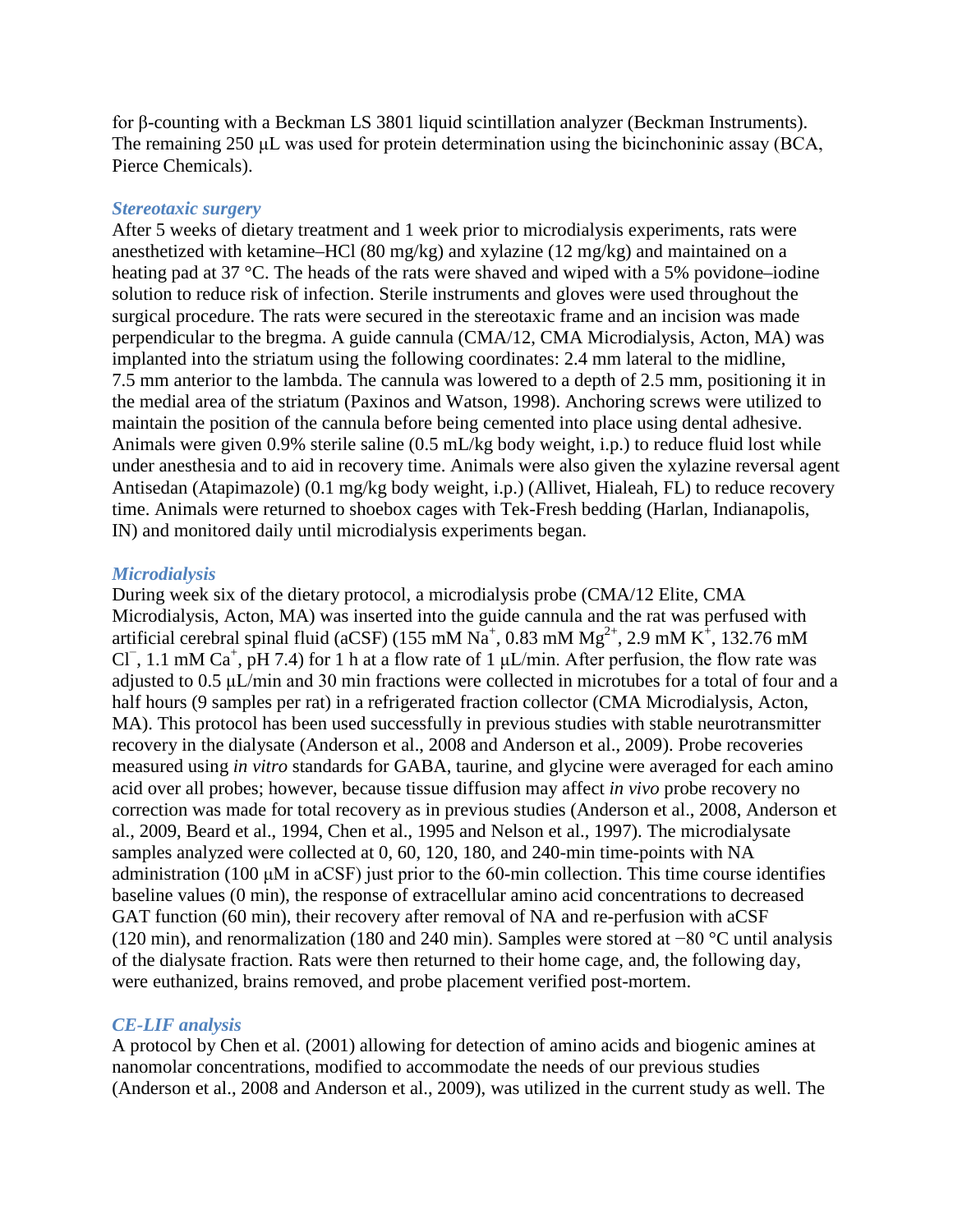advantages of applying CE analysis to neuroactive compounds include minimal required sample volumes, speed of analysis, and high separation efficiency (Powell and Ewing, 2005). Briefly, on the day of sample analysis, 5 μL of microdialysate sample was derivatized at 40 °C by the addition to 100 nmol ATTO-TAG™ FQ fluorogenic reagent (Molecular Probes, Eugene, OR) and 10 μL of a 10 mM borate (Fisher, Fair Lawn, NJ)/25 mM KCN (Fluka) solution (pH 9.18). The total sample volume was adjusted to 20 μL using HPLC grade methanol (G.J. Chemical Company, Newark, NJ). After a minimum reaction time of 90 min, 1 μL of an FQ derivatized homoserine (Sigma, St. Louis, MO) internal standard solution was added to the derivatized microdialysate sample and analyzed. CE-LIF conditions leading to high efficiency peaks for microdialysate samples were 10 kV for 10 min with sample injections at 10 psi/s. Uncoated silica capillary (Polymicro, Arizona) with an i.d. of 25 μm, o.d. of 361 μm, and effective/total lengths of 25.4/30.0 cm was used. The run buffer was 15 mM sodium borate (Fisher), pH 9.0, with 45 mM sodium dodecyl sulfate (Pierce, Rockford, IL), 5 mM sodium cholate (Anatrace, Maumee, OH), and  $4\%$  (v/v) 2-propanol (Fisher). Three replicates were analyzed for each sample, with calibration curves for neurotransmitters of interest constructed each day of sample analysis using three points with a concentration range of 0.1–5 μM. GABA (Sigma), glycine (Sigma), taurine (Sigma), and homoserine standard solutions used for construction of calibration curves were prepared in ACSF with the same composition as that used in the microdialysis studies. The ratio of neurotransmitter peak height to internal standard (homoserine) peak height for each sample was used to determine the concentration of the neurotransmitter based on the calibration curve response.

# *RNA isolation and cDNA synthesis*

Total RNA was isolated from astrocyte monolayers and the striatum of control and Mn-exposed rats for quantitative PCR analysis. Tissue samples were stored in 1 mL of RNA*later*® solution (Ambion Inc., Austin, TX) and kept at −80 °C until analysis. Astrocytes were cultured in 6-well plates, then treated for 24 h with media containing 0, 100, or 300 μM Mn. Astrocytes were harvested in 500 μL denaturation solution (Ambion Inc., Austin, TX). Tissue and cell culture RNA isolation were performed using the ToTALLY RNA™ system (Ambion Inc., Austin, TX), following manufacturer's instructions. RNA concentration and purity were determined by spectrophotometric analysis before carrying out cDNA synthesis. Synthesis of cDNA was performed using the High Capacity cDNA Reverse Transcriptase Kit (Applied Biosystems, Foster City, CA), following manufacturer's instructions.

#### *Quantitative PCR*

Quantitative real-time PCR analysis was utilized to determine differential mRNA expression between control and Mn-treated tissue or cell samples of the solute carrier family taurine transporter Slc6a6 (Applied Biosystems, Foster City, CA; Rn00567962 m1, Chr. 4 – 125875817–125945795). Triplicate aliquots of cDNA were analyzed on 96-well plates using TaqMan® Gene Expression assays (Applied Biosystems, Foster City, CA). Values of cDNA expression were normalized relative to the expression of β-actin (Rn00667869\_m1, Chr. 12 – 12047070–12050040) analyzed from the same sample on the same plate and reported as percent of control.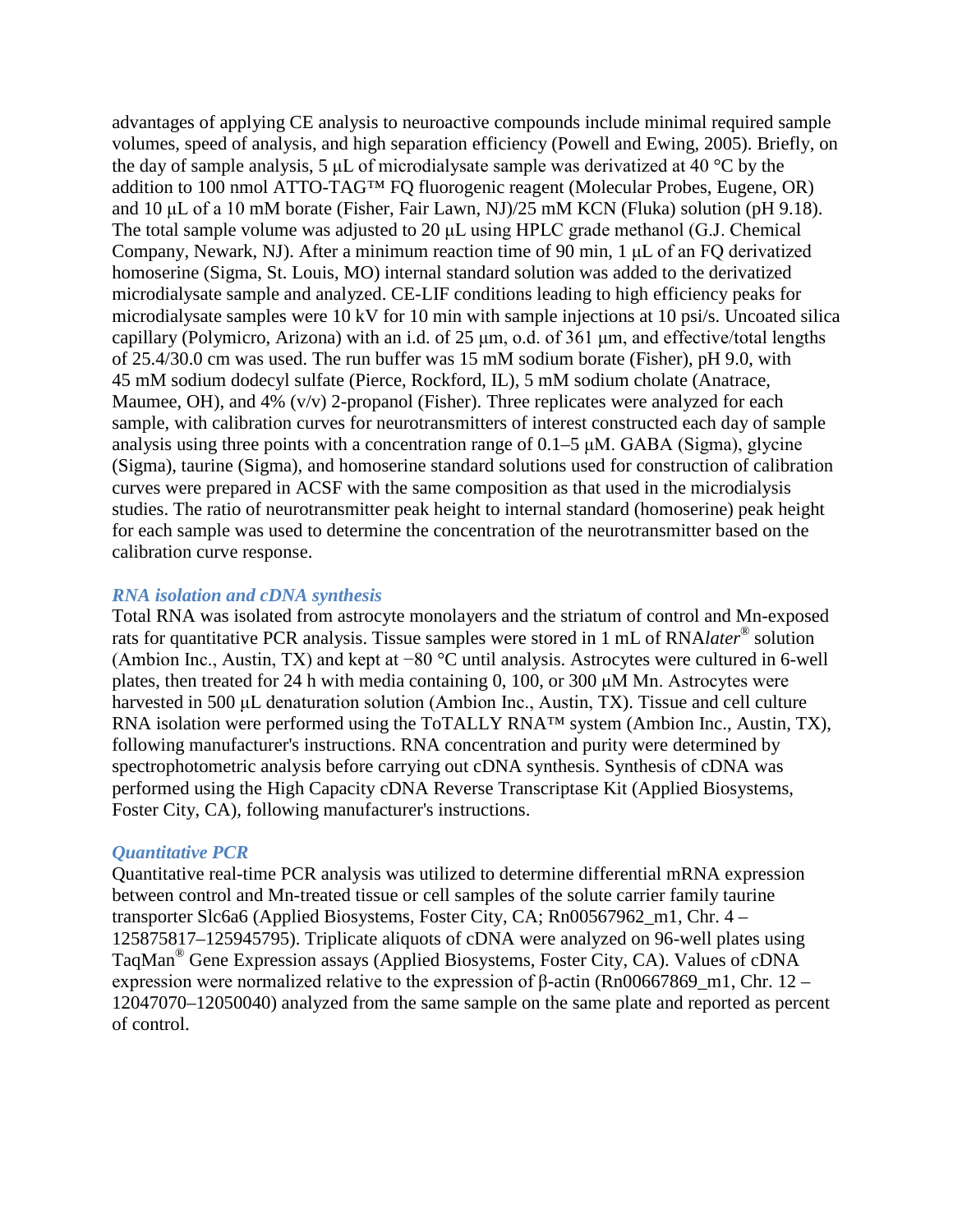# *Metal analyses*

Mn, Fe, and copper (Cu) concentrations were measured with graphite furnace atomic absorption spectrometry (Varian AA240, Varian, Inc., USA). Brain tissue from the striatum was digested in ultra-pure nitric acid (1:10, w/v dilution) for 48–72 h in a sand bath (60 °C). A 50 µL aliquot of digested tissue was brought to 1 mL total volume with 2% nitric acid for analysis. The extracellular striatal samples obtained via microdialysis were not diluted due to the small volume (20 μL) and the likelihood that this biological compartment has a low concentration of metals. Bovine liver (NBS Standard Reference Material, USDC, Washington, DC) (10 μg Mn/g; 184 μg Fe/g; 80 μg Cu/g) was digested in ultra-pure nitric acid and used as an internal standard for analysis (final concentration 5 μg Mn/L; 92 μg Fe/L; 10 μg Cu/L).

### *Statistical analysis*

Data were analyzed using SPSS v14 for Windows (Microsoft, Redmond, WA). Metal, baseline microdialysis, and <sup>3</sup>H-Taurine uptake data were analyzed using paired-samples *t*-tests to examine the difference between Mn-treated samples and controls. Independent sample *t*-tests were used to examine time-point percent change differences in the microdialysis data, time-point <sup>3</sup>H-Taurine uptake changes, and significance between Mn-exposed versus control mRNA expression of Scl6a6. A *p*-value of <0.05 was considered significant.

# RESULTS

# *Manganese and iron concentrations*

Mn-exposure resulted in significant alterations in compartmental metal concentrations. As expected, tissue Mn levels were significantly higher in Mn-exposed rats versus control  $(p = 0.001)$  (Table 1). Cu levels were slightly increased with Mn-exposure, and no appreciable difference was observed in Fe levels between the two groups; however, there was a significant reduction ( $p = 0.002$ ) in the Fe:Mn ratio in the Mn-exposed group (Table 1). Examining Fe and Mn as a ratio may portray metal toxicities more accurately. The use of an Fe:Mn ratio has recently emerged as a reliable diagnostic criteria for metal neurotoxicities, as levels of one divalent cation may alter the availability or functionality of the other (Chua and Morgan, 1996, Cowan et al., 2009 and Fitsanakis et al., 2008).

|           | Extracellular $(\mu M)$         |                                 |                          | Ratio  |
|-----------|---------------------------------|---------------------------------|--------------------------|--------|
|           | Mn                              | Fe                              | ∪u                       | Fe: Mn |
| Control   | $0.023 \pm 0.006$               | $4.071 \pm 0.510$               | $\overline{\phantom{a}}$ | 5044:1 |
| Manganese | $0.104 \pm 0.030^*$             | $1.526 \pm 0.304$ <sup>**</sup> |                          | 137:1' |
|           | Striatum (nmol/mg protein)      |                                 |                          | Ratio  |
|           | Mn                              | Fe                              | ∪u                       | Fe:Mn  |
| Control   | $0.185 \pm 0.029$               | $3.896 \pm 0.106$               | $0.793 \pm 0.085$        | 25:1   |
| Manganese | $0.477 \pm 0.059$ <sup>**</sup> | $3.329 \pm 0.407$               | $0.975 \pm 0.089$        | 9:1    |

**Table 1:** Brain tissue and extracellular metal concentrations.

Compartmental metal concentrations represented in the striatum of Mn-exposed rats. Extracellular metal concentrations represent Mn and Fe levels measured in microdialysate fractions of extracellular fluid collected from the rat striatum (*n* = 4). Striatal Mn, Fe, and Cu levels represent metal concentrations of brain tissue  $(n = 6)$ . The Fe:Mn ratio depicts metal homeostasis changes due to Mn accumulation. A significant increase in extracellular Mn accompanied by significant decreases in both Fe levels and the Fe:Mn ratio were observed in rats exposed to Mn treatment. No significant changes in tissue Fe levels were observed; however, a significant reduction in the Fe:Mn ratio indicates altered metal homeostasis.

\**p* < 0.05 versus control according to paired-sample *t*-test analysis.

\*\**p* ≤ 0.001 versus control according to paired-sample *t*-test analysis.

Collected fractions of microdialysate were analyzed for Fe and Mn to assess changes in extracellular metal levels as a consequence of oral Mn-exposure. Extracellular Mn within the striatum was significantly increased in the Mn-exposed rats, while Fe levels significantly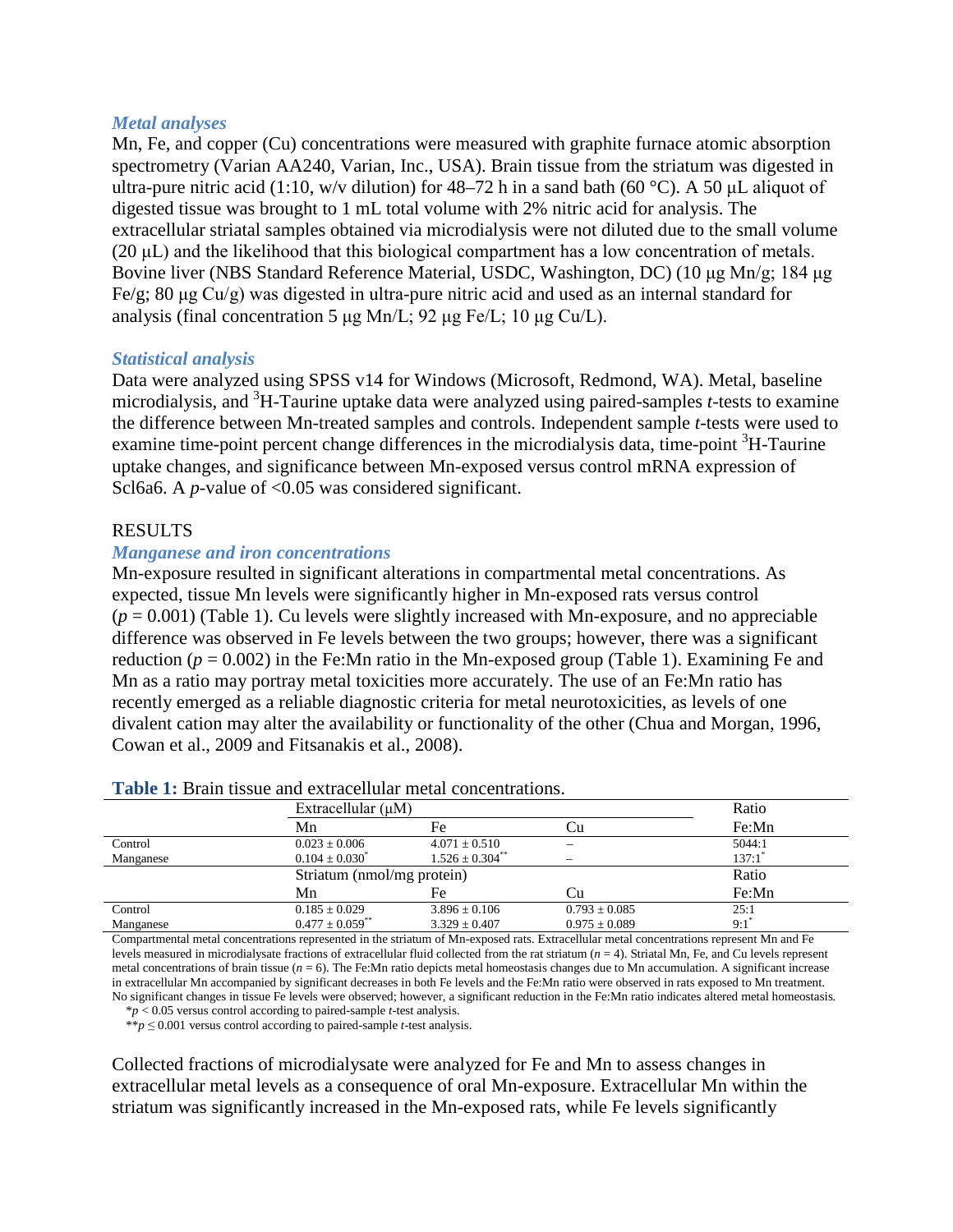decreased, compared to controls  $(p = 0.021$  and  $0.001$ , respectively) (Table 1). Differences in extracellular metal concentrations between Mn-exposed and control groups revealed a significant  $(p = 0.020)$ , 36-fold, decrease in the extracellular Fe:Mn ratio due to increased Mn (Table 1).

#### *Extracellular concentrations of taurine, GABA, and glycine*

Extracellular amino acid concentrations are differentially altered by Mn-exposure. Baseline levels of taurine and glycine were more abundant than GABA in the extracellular space, though Mn does not have a statistically significant effect on their levels compared to control (Fig. 1). Mn-exposure, however, did significantly increase  $(p = 0.017)$  baseline GABA concentrations over control (Fig. 1A), corroborating our previous findings (Anderson et al., 2007a, Anderson et al., 2007b and Anderson et al., 2008). While  $GABA_{EC}$  was more concentrated in the striatum of Mn-exposed rats, the rise in NA-induced GABA levels was not as profound in Mn-exposed versus control rats (Fig. 1C). Administration of NA caused a significant 228% increase in the GABA<sub>EC</sub> levels of the control ( $p = 0.015$ ) but not in the Mn-exposed group ( $p = 0.233$ ) (Fig. 1C). After the removal of NA and a 60-min perfusion with aCSF, GABA levels returned to baseline and remained unchanged at the 180- and 240-min time-points (data not shown).



**Fig. 1:** Extracellular amino acids concentrations. Microdialysate fractions from the striatum of control (*n* = 4) and Mn-exposed ( $n = 4$ ) rats were analyzed for taurine, GABA, and glycine concentrations at baseline, 60 min, and 120 min. Nipecotic acid (NA) was administered prior to the 60-min time-point. Graph values are expressed as percent change  $\pm$  SEM; inset data are  $\mu$ M concentrations  $\pm$  SEM. (A) Baseline concentrations of each amino acid at onset of sample collection (0 min) in both control and Mn-exposed rats. Percent change in amino acid concentration was calculated from baseline (100%) to post-NA administration, then post-NA to 120-min recovery period for (B) taurine, (C) GABA, and (D) glycine to observe the effect of Mn on extracellular amino acid levels. Superscript letters denote significant within-group differences (bars with different letters are significantly different from one another, bars that share a letter are not significant from one another), while \* denote significance between groups. a, b, c, and \**p* < 0.05 via independent samples *t*-test within or between groups.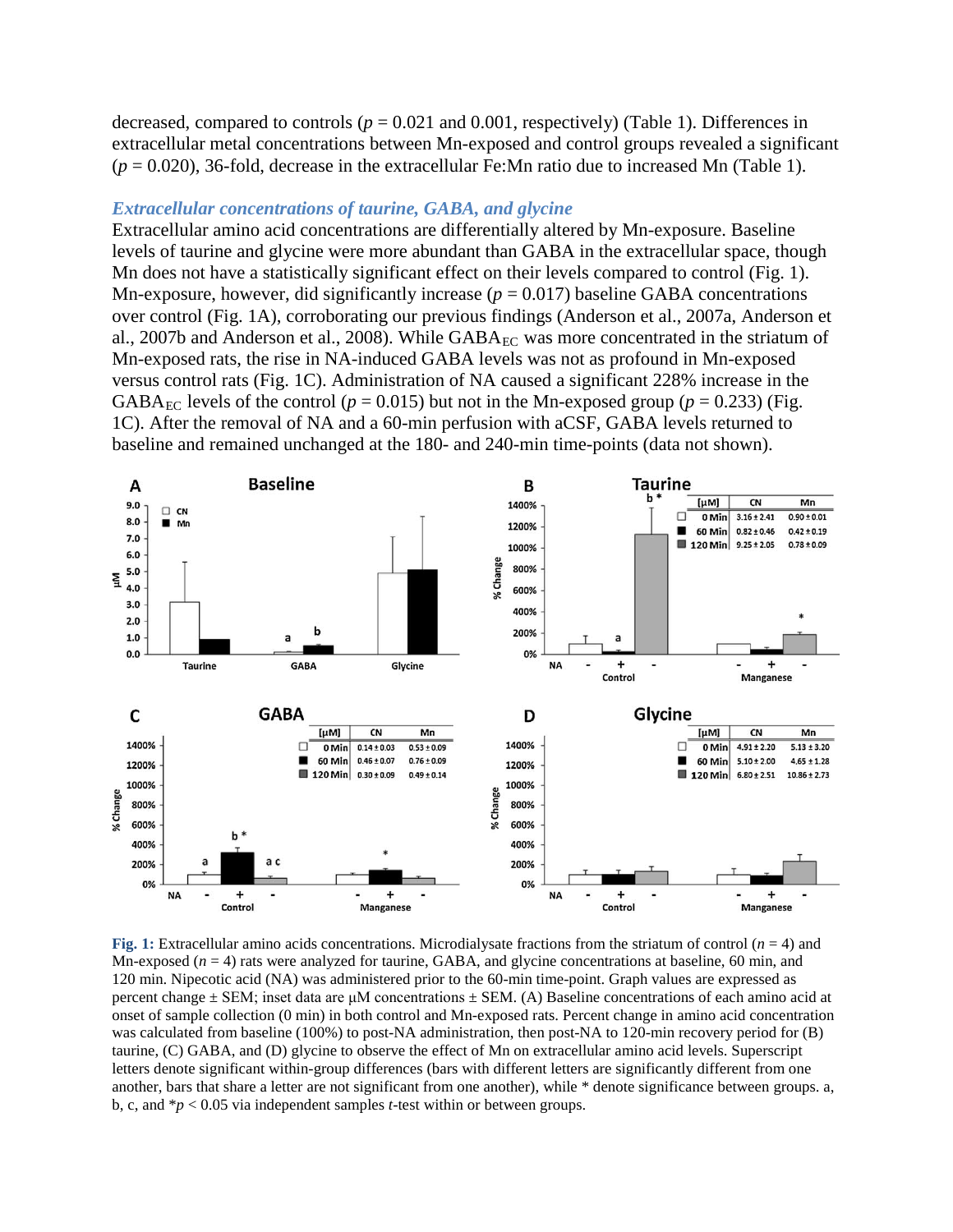No significant difference in baseline taurine levels was found between control and Mn-exposed animals (Fig. 1A). In control animals administration of NA caused a modest 75% decline in Tau<sub>EC</sub> from baseline, followed by a significant ( $p = 0.010$ ) 1000% increase after removal of NA at the 120 min time-point (Fig. 1B). The decrease in Tau<sub>EC</sub> was similar in the Mn-exposed group due to NA administration; however, no rise in Tau<sub>EC</sub> was observed after removal of NA, as observed in the control rats (Fig. 1B). In control and Mn-exposed animals, taurine levels returned to and maintained levels similar to baseline at the 180- and 240-min time-points (data not shown).

 $Gly_{EC}$  levels were similar in control and Mn-exposed groups, and no significant percent changes were observed between time-points within either control or Mn groups (Fig. 1D).

Limits of detection of the CE-LIF method employed for each neurotransmitter were found by serial dilution of derivatized standards until no discernable analyte peak could be obtained. Accordingly, limits of detection for GABA, glycine, and taurine were  $6.9 \pm 1.7$  nM,  $24 \pm 5$  nM, and  $42 \pm 21$  nM, respectively, with linear dynamic ranges of 3.6 decades, 3.1 decades, and 3.3 decades, respectively.

# *3 H-Taurine uptake*

Mn-exposure results in increased <sup>3</sup>H-Taurine uptake in astrocytes. After observing the unique effects of Mn-exposure on Tau<sub>EC</sub> in the striatum of rats *in vivo*, we decided to examine the effect of Mn-exposure on 3 H-Taurine uptake in primary rat astrocytes *in vitro*. Primary astrocytes exposed to Mn revealed a slight (30%) decrease in taurine uptake after 1 min, followed by a significant (219%) increase after 3 min ( $p = 0.034$ ) (Fig. 2). Six minute <sup>3</sup>H-Taurine retention in Mn-exposed cells was similar to that of controls. Uptake of <sup>3</sup>H-Taurine in control cells remained consistent around 0.4 pmol/mg protein at each time-point (Fig. 2, inset). To examine whether or not 24 h Mn-exposure had an effect on taurine transporter expression in astrocytes, we next evaluated Mn-induced alterations in the taurine transporter, Slc6a6.



**Fig. 2:** <sup>3</sup>H-Taurine uptake in primary astrocytes. Primary astrocytes, seeded  $2 \times 10^{-5}$  in 6-well plates (*n* = 6) then grown to confluence, were cultured with either Mn-treated (300  $\mu$ M MnCl<sub>2</sub>) or control media. After 24 h cultures were exposed to  ${}^{3}$ H-Taurine for 1, 3, or 6 min and analyzed for  ${}^{3}$ H-Taurine retention. The inset represents percent change in uptake due to Mn-exposure expressed as percent control  $\pm$  SEM. A significant ( $p = 0.034$ ) increase in <sup>3</sup>H-Taurine uptake was observed after 3 min of exposure in the Mn-treated astrocytes versus control. \**p* < 0.05 via independent samples *t*-test between Mn and control treatment groups at each time-point.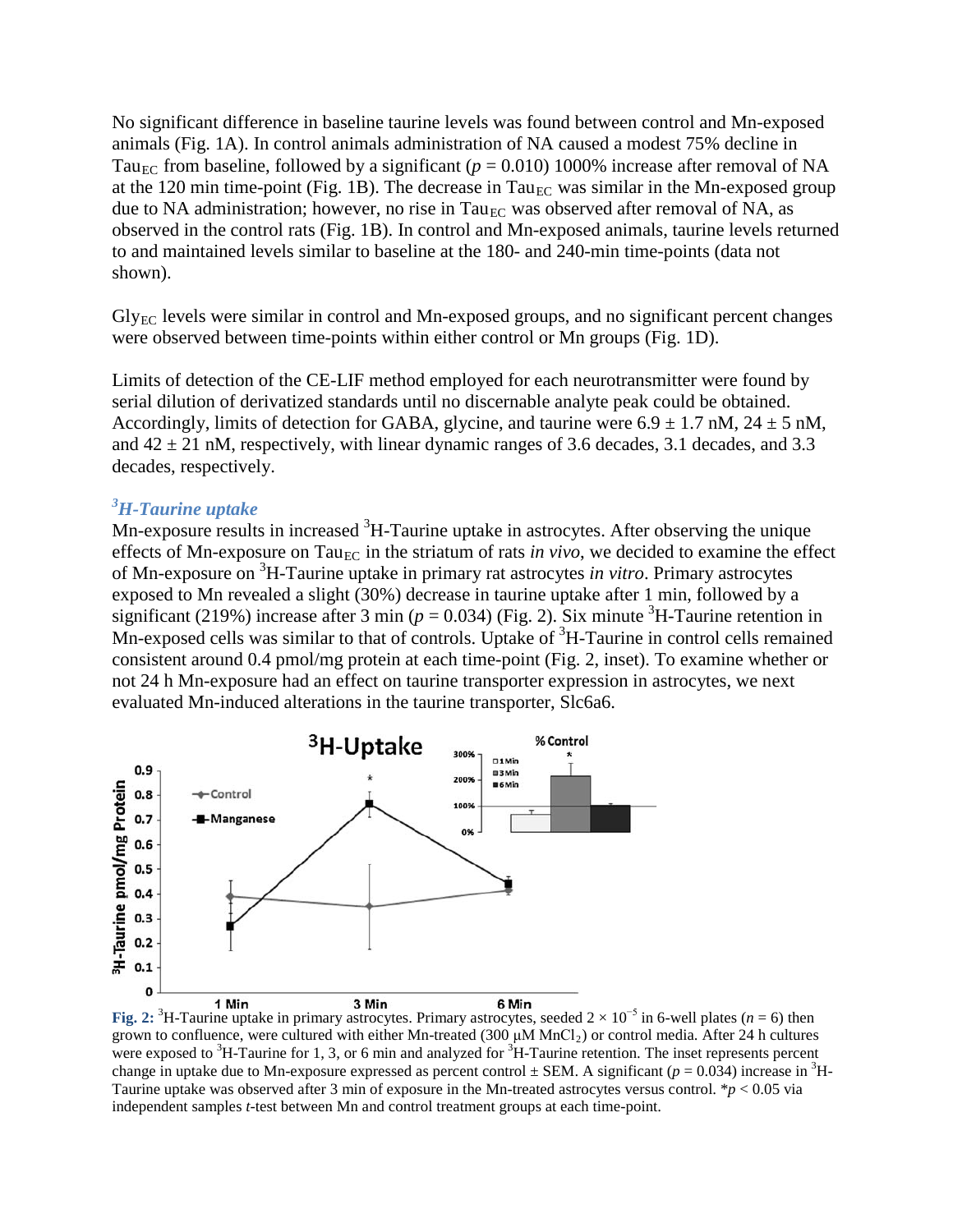#### *Gene expression of taurine transporter*

Mn-exposure increased taurine transporter gene expression in the rat brain, but not cultured astrocytes. Quantitative RT-PCR analysis was conducted on primary astrocytes and striatal brain tissue to determine whether or not taurine transporter (Slc6a6) gene expression reflected the observed Mn-induced alterations in Tau<sub>EC</sub> and <sup>3</sup>H-uptake. Chronic Mn-exposure caused a significant ( $p = 0.045$ ) increase in striatal Slc6a6 mRNA levels compared to control (Fig. 3). Alternatively, acute Mn-exposure (100 and 300 μM Mn) had relatively little effect on astrocyte Slc6a6 mRNA levels (Fig. 3).



**Fig. 3:** Taurine transporter, Slc6a6, mRNA levels. Quantitative RT-PCR results for taurine transporter, Slc6a6, in Mn-exposed astrocytes (*n* = 6) and the striatum of Mn-exposed rats (*n* = 6). Values are expressed as percent control  $\pm$  SEM, with control values representing no Mn-exposure. Minimal alterations in Slc6a6 levels were observed in astrocytes treated with either 100 or 300 μM MnCl2. Mn-exposure did, however, significantly increase Slc6a6 mRNA levels within the caudate putamen, versus matched control animals.  $\dot{p}$  < 0.05 via independent samples *t*-test between Mn and control treatment groups.

#### DISCUSSION

The purpose of this study was to examine the effect of Mn on GAT-mediated GABA uptake. Knowing that glycine and taurine are important amino acid neurotransmitters that are known to modulate GABA neurochemistry (Namima et al., 1982 and Hernandes and Troncone, 2009), it was logical that we measure them in the dialysate too. We found that GAT function is attenuated by Mn-exposure, and that the resulting increase in  $GABA_{EC}$  alters taurine but not glycine homeostasis. Specifically, we observed a 10-fold increase in  $Tau_{EC}$  upon removal of NA in the control animals but not in the Mn-exposed, implicating a critical neurotransmitter function of Tau<sub>EC</sub> that Mn alters (discussed in more detail below and in Fig. 4).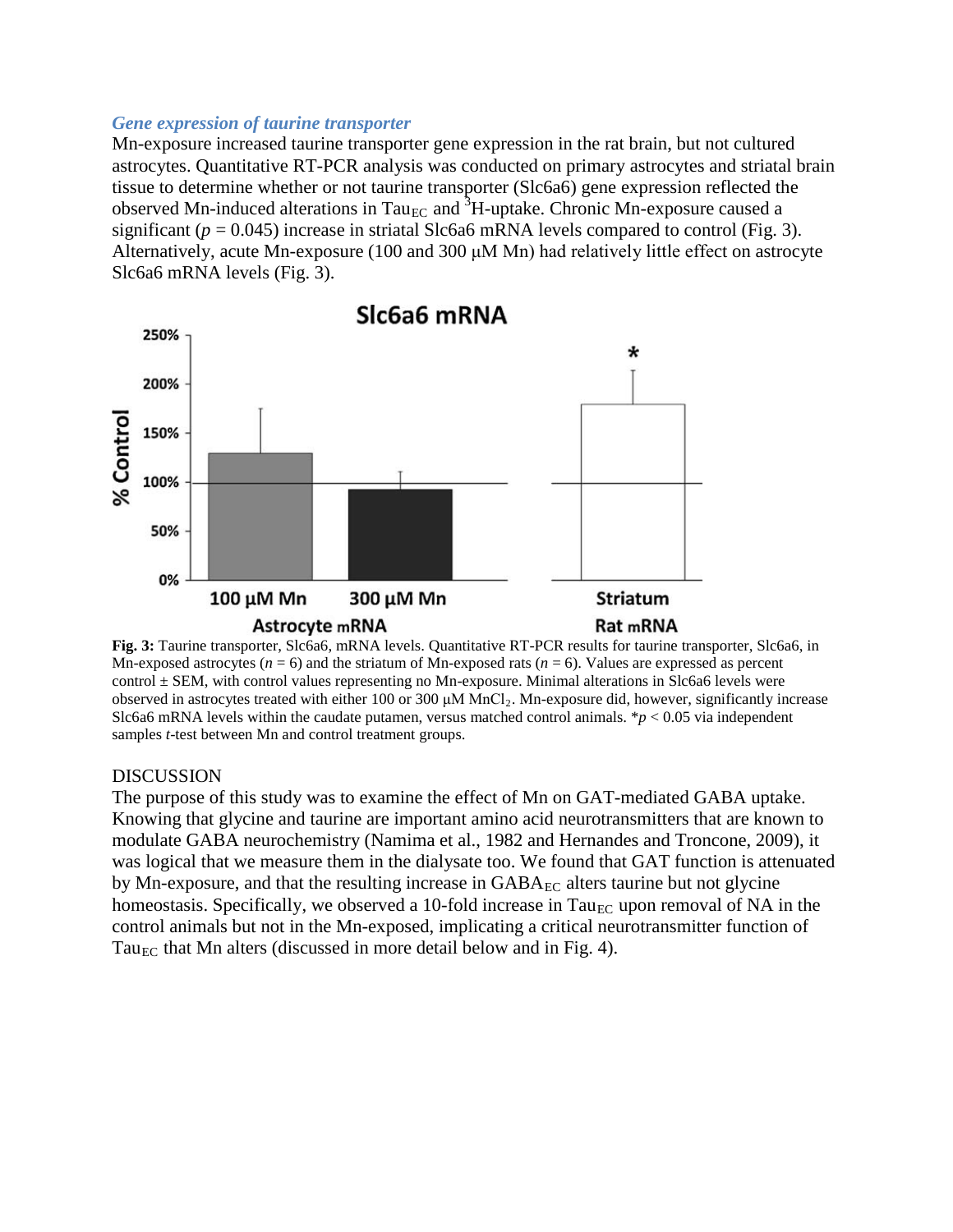

**Fig. 4:** Working model for Mn-induced GABA and taurine alterations. The dynamic shifts in neurotransmitter concentrations observed in response to nipecotic acid (NA) (panels A, B, and C) are mitigated by Mn (panels D, E, and F). We hypothesize this lack of response in Mn-exposed rats is driven by decreased GABA transporter (GAT-1) function. (A) The control panel displays  $GABA_{EC}$  and  $Tau_{EC}$  under normal conditions, representing baseline microdialysis measurements. All percent change (% change) comparisons in subsequent panels are based on the % change from baseline levels, represented in the control panel. Under normal conditions  $GABA_{EC}$  binds to  $GABA_A$ receptors (GABA<sub>A</sub>-R) allowing chloride ion ( $Cl<sup>2−</sup>$ ) movement for inhibitory hyperpolarization of post-synaptic neurons, while pre-synaptic binding to  $GABA_B$  receptors  $(GABA_B-R)$  regulates  $GABA$  release (Kamisaki et al., 1993) through slow G-protein-linked inhibitory tone via  $GABA_B$  activation (Chen and van den Pol, 1998).  $GAT-1$ functions normally to clear excess GABA from the synapse as  $T_{\text{a}}$  modulates pre- and post-synaptic transmission ( [Namima et al., 1982] and [Namima et al., 1983]). (B) Administration of NA, a GAT specific inhibitor, blocks GABA reuptake substantially increasing  $GABA_{EC}$  while decreasing Tau<sub>EC</sub>. Additionally, NA activates  $GABA_A$ -like  $Cl<sup>2−</sup>$  channels (Barrett-Jolley, 2001) in addition to GAT binding, increasing the pre- and post-synaptic inhibitory tone. (C) Upon removal of the NA,  $GABA_{EC}$  returns to normal; however, a 10-fold increase in Tau<sub>EC</sub> ensues. We speculate that the taurine efflux is a compensatory response to regulate GABA release through GABAB activation (Chen and van den Pol, 1998). Elevated Tau<sub>EC</sub> may also function to stabilize the inhibitory tone achieved in the striatum due to increased GABA<sub>A</sub> activation ( [del Olmo et al., 2000] and [Jia et al., 2008]). Tau<sub>EC</sub> slowly returns to control levels over the next two hours (data not shown), indicating the acute nature of this response. (D) During Mn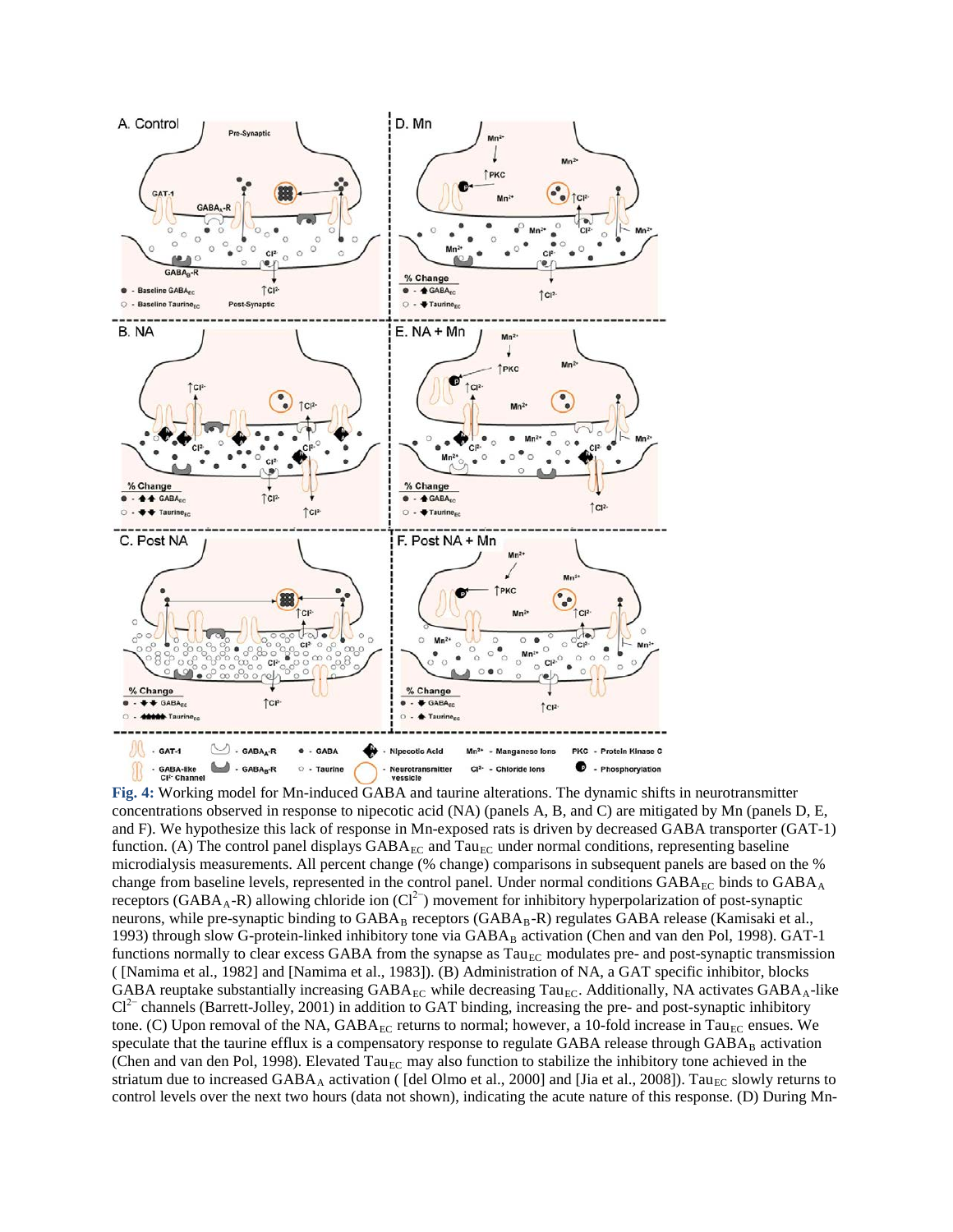exposure, GABA<sub>B</sub> expression is decreased (Anderson et al., 2008) and GABA reuptake via GAT-1 is attenuated, resulting in higher GABA<sub>EC</sub> and lower Tau<sub>EC</sub> (Fig. 1B and C) compared to control. We hypothesize that this alteration in GAT-1 function is regulated by Mn activation of protein kinase C (PKC) (Latchoumycandane et al., 2005) causing phosphorylation of GAT-1 and subsequent internalization (Gadea and López-Colomé, 2001). This internalization decreases synaptic density of GAT-1 and attenuates GABA reuptake. Additionally, decreased  $GABA_B$  expression alters auto-receptor feedback resulting in significantly higher  $GABA_{EC}$  compared to normal conditions. (E) Mn-exposure significantly attenuates the effects of NA, potentially via decreased synaptic availability of GAT-1. The attenuated rise in  $GABA_{EC}$  coupled with decreased auto-receptor expression results in less  $GABA_A$  and  $GABA_B$  activation leading to reduced inhibitory tone compared to control. (F) Removal of NA in Mn-exposed rats led to GABA<sub>EC</sub> returning to pre-NA levels (panel D); however, the taurine efflux was absent compared to control (refer to Fig. 1B). We interpret the dramatically decreased taurine efflux observed with Mnexposure as a function of altered auto-receptor biology (Anderson et al., 2008). Altered feedback regulation in conjunction with a modest rise (40%) in  $GABA_{FC}$ , compared to the normal feedback regulation and significant rise  $(228%)$  in GABA<sub>EC</sub> observed in control rats, leads to an uncoupling of the taurine efflux response due to Mnexposure. Our studies suggest that Mn-exposure disrupts extracellular conditions within the striatum, altering neurochemical coordination with other brain regions. Elucidating the mechanism involved in this response will further the development of pharmacological therapies aimed at susceptible populations.

Mn, Fe, and Cu levels were analyzed in the striatum of Mn-exposed rats and non-exposed controls to ascertain homeostatic changes due to Mn accumulation. As expected, Mn-exposure led to significant Mn accumulation in the striatum (Table 1). Striatal Cu levels were slightly higher with Mn-exposure, but tissue Fe levels were unaffected. These data are consistent with striatal Fe levels reported in previous studies with Mn-exposure (Anderson et al., 2009, Erikson et al., 2004 and Fitsanakis et al., 2008). However, there was a near 3-fold decrease in the Fe:Mn ratio with Mn-exposure, suggesting altered metal homeostasis. While tissue levels of Fe remained relatively unchanged, extracellular Fe was significantly decreased by Mn accumulation, with a 36-fold drop in the Fe:Mn ratio. Previously, Mn-driven decreases in extracellular Fe have been positively correlated with extracellular norepinephrine levels and inversely associated with  $GABA_{EC}$  (Anderson et al., 2008 and Anderson et al., 2009), but no significant changes in tissue Fe levels were observed. The disparity between tissue and extracellular Fe:Mn ratios suggest the synaptic environment may be subject to drastic changes in metal homeostasis. Moreover, these changes may leave the extracellular compartment vulnerable compared to striatal tissue, in which Fe and Mn levels appear to be more tightly regulated.

We specifically selected the striatum to examine the effect of Mn on  $GABA_{EC}$  and  $GAT$  function because it is a known region for Mn accumulation (Erikson et al., 2005 and Liu et al., 2000), and due to its high density of GABAergic cell bodies (Oertel and Mungnaini, 1984). Mn-exposure has been associated with increased  $\text{GABA}_{\text{EC}}$  concentrations in the striatum, and decreased  ${}^{3}\text{H}$ -GABA uptake has been reported in striatal synaptosomes (Anderson et al., 2007a, Anderson et al., 2007b and Anderson et al., 2008). While these studies reported little effect on GAT protein and mRNA levels with Mn-exposure, the implications of these data on GAT functionality prompted us to pharmacologically probe GAT function with NA. We hypothesized that Mnexposure alters GAT function as indicated by the attenuation of increased  $GABA_{EC}$ concentrations in the presence of NA. Results from the microdialysis experiment indicate that this is indeed the case. NA in the striatum of control rats caused a  $228\%$  increase in  $GABA_{EC}$ ; however, in Mn-exposed rats NA only increased  $GABA_{EC}$  by 43%. The use of NA in the current study identifies GAT as a target for Mn toxicity, and provides an explanation for the observed increase in  $GABA_{EC}$  with Mn accumulation. Exactly how Mn regulates  $GAT$  function warrants further investigation; however, decreased GAT function may be regulated through protein kinase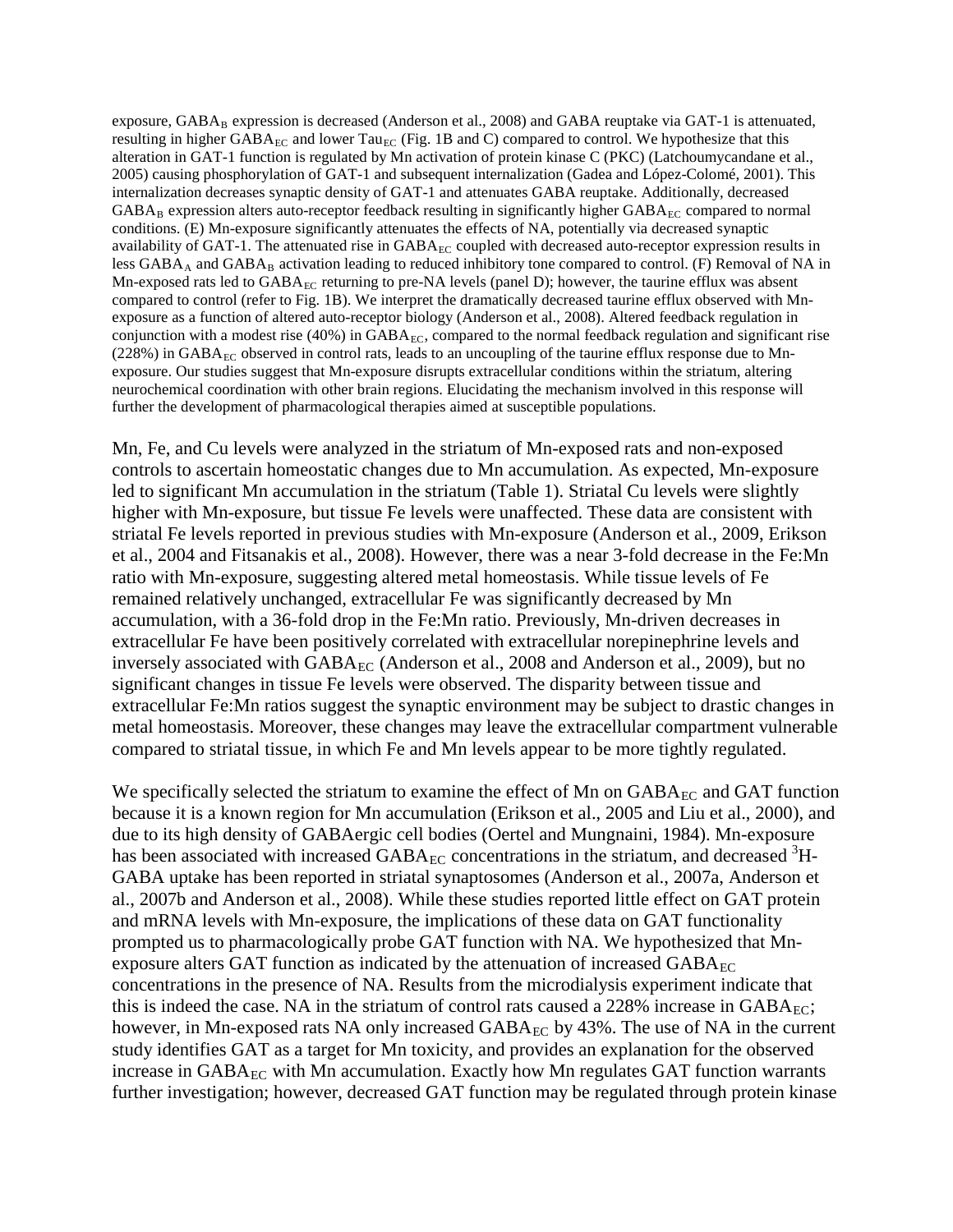C (PKC) activation. Mn-exposure has been shown to activate PKC in N27 mesenchephalic cells (Latchoumycandane et al., 2005), and PKC activation has been demonstrated to decrease  ${}^{3}H$ -GABA transport by GAT (Sato et al., 1995). Moreover, phosphorylation of GAT-1 via PKC (Mandela and Ordway, 2006) may lead to internalization of GABA transporters (Gadea and López-Colomé, 2001). This could explain why Anderson et al. (2008) found increased  $GABA_{EC}$ despite no decrease in GAT-1 protein levels (as detected by western blot analysis which would measure both plasma membrane and internalized GAT-1 levels). It is also possible that Mn may alter some sort of feedback mechanism such as an auto-receptor (e.g.,  $GABA_B$  or  $GABA_A$ ). Being that taurine is a known modulator of GABA receptors (del Olmo et al., 2000, Kamisaki et al., 1993, Jia et al., 2008, Namima et al., 1982 and Namima et al., 1983), perturbations in taurine biology may play a role in GABA homeostasis.

A novel finding from our study was that control rats responded to cessation of NA with a 10-fold increase of Tau<sub>EC</sub> in the striatum, an effect that was absent in the Mn-exposed rats. Changes in Tau<sub>EC</sub> coincided inversely with alterations in GABA (Fig. 1A and B), presumably due to its role in osmoregulation. These results suggest that alterations in GABA uptake may dictate taurine release due to a hyperosmotic environment. Alternatively, the 10-fold increase in taurine after removal of NA may be a compensatory response to help decrease  $GABA_{EC}$  concentrations. Taurine binding to GABA<sub>A</sub> receptors (del Olmo et al., 2000 and Jia et al., 2008) and GABA<sub>B</sub> auto-receptors (Kamisaki et al., 1993, Namima et al., 1982 and Namima et al., 1983), may help to regulate GABA release. Enhanced taurine efflux observed in control animals after NA administration could functionally decrease GABA release by activating  $GABA_A$  and  $GABA_B$ receptors thereby normalizing  $GABA_{EC}$ . Additionally, there is evidence that NA activates GABAA-like ion channels (Barrett-Jolley, 2001). Taurine efflux may be an adaptive response to facilitate  $GABA_A$  activation compensating for the loss of inhibitory tone due to NA cessation. Whether the taurine response observed in the control rats is due to its role in regulating striatal neurochemistry or through a secondary osmoregulatory effect, the lack of this response in the Mn-exposed rats may have profound consequences (see Fig. 4).

Because Mn alters GAT function and GAT transport proteins are in the solute carrier protein family Slc6 (shared by the taurine transporter, Slc6a6), it is reasonable to assume that Mn may influence taurine movement by altering the function of the taurine transporter. In cultured astrocytes we measured <sup>3</sup>H-Taurine uptake and found that while Mn initially decreased taurine uptake by 30%, it was followed by a significant 219% increase in uptake before normalizing to control levels (Fig. 2). Uptake of  ${}^{3}H$ -Taurine in control cells remained consistent around 0.4 pmol/mg protein at each time-point, suggesting that fluctuations in taurine uptake *in vitro* is probably due to osmoregulation or altered transporter kinetics. Taurine transporter Slc6a6 mRNA levels were not altered in cultured astrocytes exposed to 100 or 300 μM Mn. Similar results were found by Erikson and Aschner (2002), with Slc6a6 expression significantly increasing in astrocytes only when exposed to 500 μM Mn. It is important, however, to remember that taurine transport may also occur via volume-sensitive organic osmolyte anion channels (VSOACs) (Mongin et al., 1999). VSOACs allow the transport of Na<sup>+</sup>, K<sup>+</sup>, Cl<sup>-</sup>, and organic osmolytes (e.g., taurine) under conditions of cell shrinkage or swelling (Lang, 2007). Without directly inhibiting Slc6a6, controlling osmolarity, and taking into account Cl<sup>−</sup> influx due to  $GABA_A$  activation we cannot confirm the functionality of  $Slc6a6$  in the presence of Mn. Interestingly, Slc6a6 mRNA levels are increased in the striatum of Mn-exposed rats, compared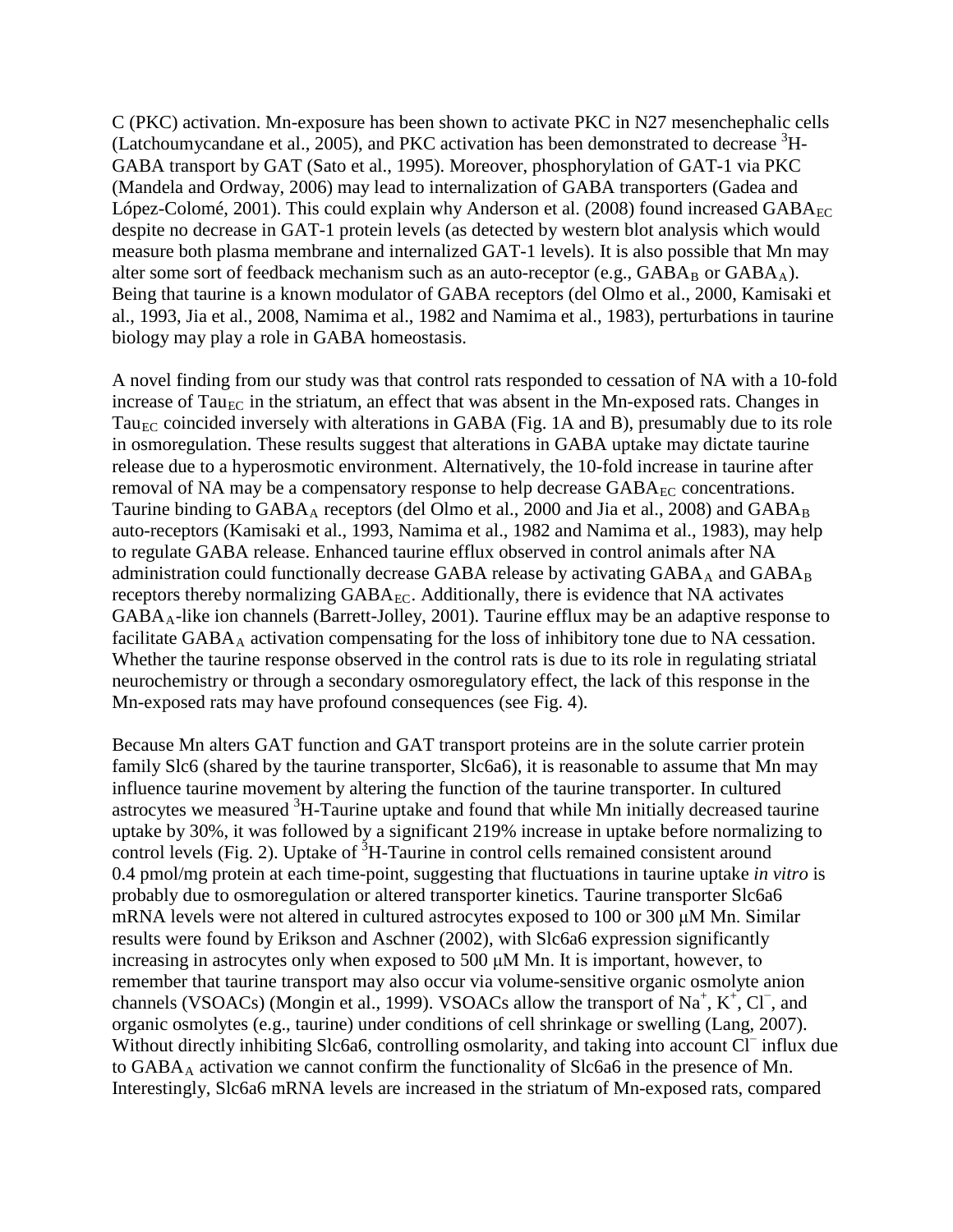to control (Fig. 3). The contradiction of *in vivo* and *in vitro* Slc6a6 expression may be a product of chronic (6 week) exposure to Mn *in vivo* versus acute (24 h) exposure *in vitro*. Additionally, Slc6a6 gene expression is increased in the absence of sufficient taurine, and decreased when taurine is in excess (Bitoun and Tappaz, 2000 and Lambert, 2004). Therefore, it is likely that altered taurine homeostasis in the striatum due to Mn-exposure influences striatal Slc6a6 expression similarly.

Collectively, our data show that the  $GABA_{EC}$  and  $Tau_{EC}$  are indeed influenced by Mn accumulation and altered GAT function. Moreover, Mn virtually abolished  $Ta_{\text{EC}}$  and dramatically blunted the taurine rebound observed during the post-NA recovery period (Fig. 2 and Fig. 4), indicating a serious disconnect in taurine homeostasis in the Mn-exposed rat striatum. Moving forward, it is essential to understand the effect of Mn toxicity on taurine movement in the brain. Characterizing the role of Mn on GABA and taurine may help depict the multifaceted etiology of Mn neurotoxicity, and provide insight into some of the behavioral changes observed with Mn accumulation.

# CONFLICT OF INTEREST STATEMENT

*The authors have no conflict of interest to declare.*

# ACKNOWLEDGEMENTS

*The authors thank Dr. Jan Albrecht (Polish Academy of Sciences) for sharing his expertise. This research was supported by the National Institutes of HealthR15 NS061309-01 (K.M.E.), and by the North Carolina Biotechnology Center#2007-BRG-1253 and Wake Forest University (T.L.W. and C.L.C.).*

# REFERENCES

- Ade KK, Janssen MJ, Otrinski PI, Vicini S. Differential tonic GABA conductances in striatal medium spiny neurons. J Neurosci 2008;28(5):1185–97.
- Anderson JG, Cooney PT, Erikson KM. Brain manganese accumulation is inversely related to gamino butyric acid uptake in male and female rats. Toxicol Sci 2007a;95(1):188–95.
- Anderson JG, Cooney PT, Erikson KM. Inhibition of DAT function attenuates manganese accumulation in the globus pallidus. Environ Toxicol Pharmacol 2007b;23:179–84.
- Anderson JG, Fordahl SC, Cooney PT, Weaver TL, Colyer CL, Erikson KM. Manganese exposure alters extracellular GABA, GABA receptor and transporter protein and mRNA levels in the developing rat brain. Neurotoxicology 2008;29:1044–53.
- Anderson JG, Fordahl SC, Cooney PT, Weaver TL, Colyer CL, Erikson KM. Extracellular norepinephrine, norepinephrine receptor and transporter protein and mRNA levels are differentially altered in the developing rat brain due to dietary iron deficiency and manganese exposure. Brain Res 2009;1281:1–14.
- Aschner M, Erikson KM, Dorman DC. Manganese dosimetry: species differences and implications for neurotoxicity. Crit Rev Toxicol 2005;35:1–32.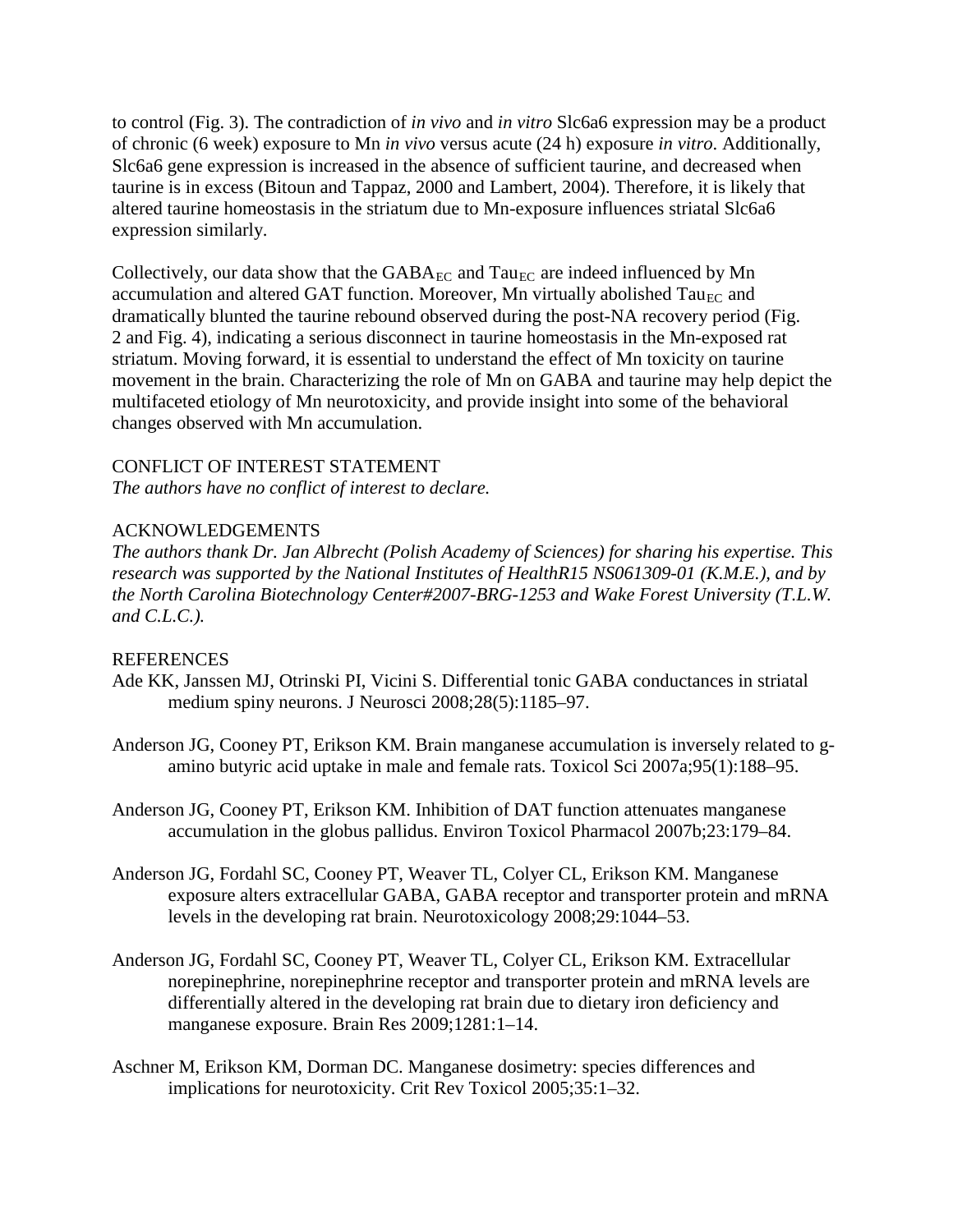- Barrett-Jolley R. Nipecotic acid directly activates GABAA-like ion channels. Br J Pharmacol 2001;133(5):673–8.
- Beard JL, Chen Q, Connor J, Jones BC. Altered monamine metabolism in caudateputamen of iron-deficient rats. Pharmacol Biochem Behav 1994;48(3):621–4.
- Beuter A, Mergler D, De Geoffroy A, Carriere L, Belanger S, Varghese L, Sreekumar J, Gauthier S. Diadochokinesimetry: a study of patients with Parkinson's disease and manganese exposed workers. Neurotoxicology 1994;15:655–64.
- Bitoun M, Tappaz M. Taurine down-regulates basal and osmolarity-induced gene expression of its transporter, but not the gene expression of its biosynthetic enzymes, in astrocyte primary cultures. J Neurochem 2000;75:919–24.
- Calne DB, Chu NS, Huang CC, Lu CS, Olanow W. Manganism and idiopathic parkinsonism: similarities and differences. Neurology 1994;44(9):1583–6.
- Carlsson M, Carlsson A. Interactions between glutamatergic and monoaminergic systems within the basal ganglia-implications for schizophrenia and Parkinson's disease. Trends Neurosci 1990;13:272–6.
- Chen Q, Beard JL, Jones BC. Abnormal rat brain monoamine metabolism in iron deficiency anemia. J Nutr Biochem 1995;6(9):486–93.
- Chen G, van den Pol AN. Presynaptic GABAB autoreceptor modulation of P/Q-type calcium channels and GABA release in rat suprachiasmatic nucleus neurons. J Neurosci 1998;78(5):1913–22.
- Chen Z, Wu J, Baker GB, Parent M, Dovichi NJ. Application of capillary electrophoresis with laser-induced fluorescence detection to the determinations of biogenic amines and amino acids in brain microdialysate and homogenate samples. J Chromatogr A 2001;914:293–8.
- Chua AC, Morgan EH. Effects of iron deficiency and iron overload on manganese uptake and deposition in the brain and other organs of the rat. Biol Trace Elem Res 1996;55(1– 2):39–54.
- Cowan DM, Zheng W, Zou Y, Shi X, Chen J, Rosenthal FS, et al. Manganese exposure among smelting workers: relationship between blood manganese–iron ratio and early onset neurobehavioral alterations. Neurotoxicology 2009;30(6): 1214–22.
- del Olmo N, Bustamante J, del Rio RM, Solis JM. Taurine activates GABA(A) but not GABA(B) receptors in rat hippocampal CA1 area. Brain Res 2000;864(2):298–307.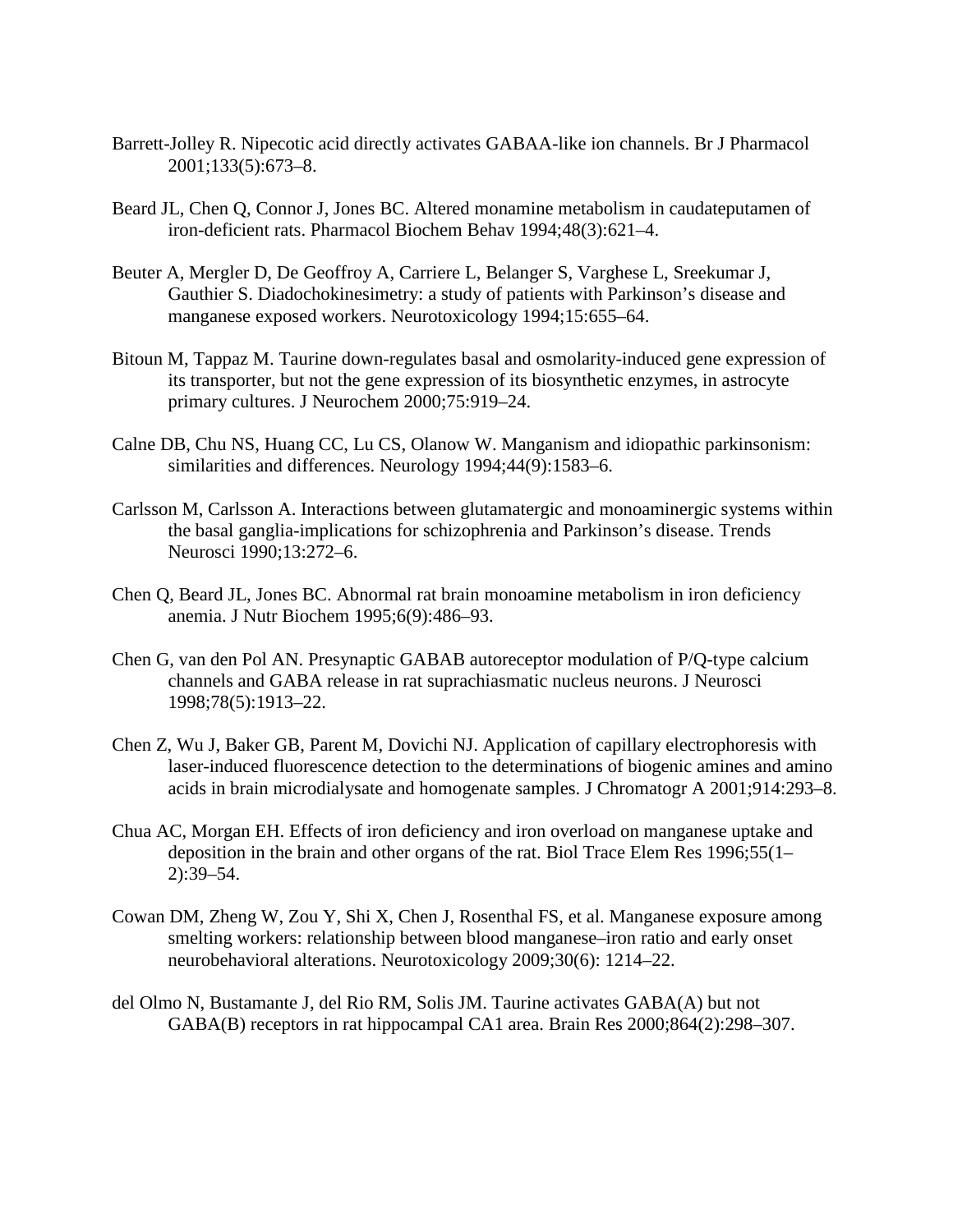- del Olmo N, Suarez LM, Orensanz LM, Suarez F, Bustamante J, Duarte JM, et al. Role of taurine uptake on the induction of long-term synaptic potentiation. Eur J Neurosci 2004;19(7):1875–86.
- Dobson AW, Erikson KM, Aschner M. Manganese neurotoxicity. Ann NY Acad Sci 2004;1012:115–28.
- Erikson KM, Aschner M. Manganese causes differential regulation of glutamate transporter (GLAST) taurine transporter and metallothionein in cultured rat astrocytes. Neurotoxicology 2002;23:595–602.
- Erikson KM, Syversen T, Steinnes E, Aschner M. Globus pallidus: a target brain region for divalent metal accumulation associated with dietary iron deficiency. J Nutr Biochem 2004;15(6):335–41.
- Erikson KM, John CE, Jones SR, Aschner M. Manganese accumulation in striatum of mice exposed to toxic doses is dependent upon a functional dopamine transporter. Eviron Toxicol Pharmacol 2005;20(3):390–4.
- Fitsanakis VA, Zhang N, Anderson JG, Erikson KM, Avison MJ, Gore JC, et al. Measuring brain manganese and iron accumulation in rats following 14 weeks of low-dose manganese treatment using atomic absorption spectroscopy and magnetic resonance imaging. Toxicol Sci 2008;103(1):116–24.
- Gadea A, Lo´ pez-Colome´ AM. Glial transporters for glutamate, glycine, and GABA. II. GABA transporters. J Neurosci Res 2001;63:461–8.
- Garcia SJ, Gellein K, Syversen T, Aschner M. A manganese enhanced diet alters brain metals and transporters in the developing rat. Toxicol Sci 2006;92:516–25.
- Garcia SJ, Gellein K, Syversen T, Aschner M. Iron deficient and manganese supplemented diets alter metals and transporters in the developing rat brain. Toxicol Sci 2007;95:205–14.
- Gwiazda RH, Lee D, Sheridan J, Smith DR. Low cumulative manganese exposure affects striatal GABA but not dopamine. Neurotoxicology 2002;23:69–76.
- Hernandes MS, Troncone LRP. Glycine as a neurotransmitter in the forebrain: a short review. J Neural Transm 2009;116:1551–60.
- Hurley LS, Keen CL. Manganese. In: Underwood , Mertz W, editors. Trace elements in human health and animal nutrition. New York: Academic; 1987185–223.
- Jia F, Yue M, Chandra D, Keramidas A, Goldstein PA, Homanics GE, et al. Taurine is a potent activator of extrasynaptic GABA(A) receptors in the thalamus. J Neurosci 2008;28(1):106–15.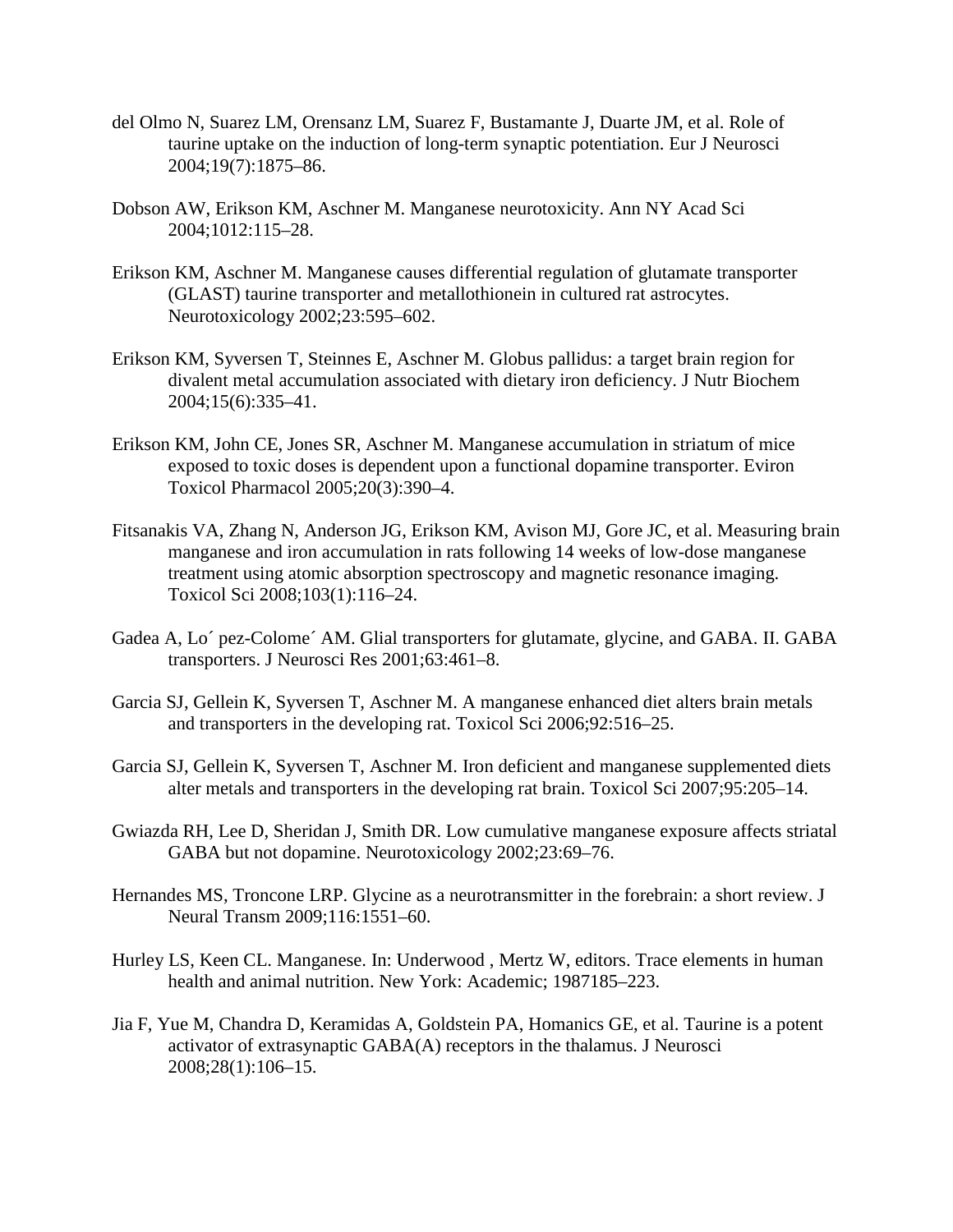- Kamisaki Y, Maeda K, Ishimura M, Omura H, Itoh T. Effects of taurine on depolarizationevoked release of amino acids from rat cortical synaptosomes. Brain Res 1993;627(2):181–5.
- Kong WX, Chen SW, Li YL, Zhang YJ, Wang R, Min L, et al. Effects of taurine on rat behaviors in three anxiety models. Pharmacol Biochem Behav 2006;83(2):271–6.
- Krogsgaard-Larsen P. Inhibitors of the GABA uptake systems. Mol Cell Biochem 1980;31(2):105–21.
- Krogsgaard-Larsen P, Frolund B, Frydenvang K. GABA uptake inhibitors. Design, molecular pharmacology and therapeutic aspects. Curr Pharm Des 2000;6(12):1193–209.
- Lambert IH. Regulation of the cellular content of the organic osmolyte taurine in mammalian cells. Neurochem Res 2004;29(1):27–63.
- Lang F. Mechanisms and significance of cell volume regulation. J Am Coll Nutr 2007;26(5 Suppl.):613S–23S.
- Latchoumycandane C, Anantharam V, Kitazawa M, Yang Y, Kanthasamy A, Kanthasamy AG. Protein kinase Cd is a key downstream mediator of manganese induced apoptosis in dopaminergic neuronal cells. J Pharmacol Exp Ther 2005;313:46–55.
- Liu HM, Tsai SJ, Chen FC, Chung SY. Determination of trace manganese in the brain of mice subjected to manganese deposition by graphite furnace atomic absorption spectrometry. Anal Chem Acta 2000;405:197–203.
- Mandela P, Ordway GA. The norepinephrine transporter and its regulation. J Neurochem 2006;97:310–33.
- Molchanova S, Oja SS, Saransaari P. Characteristics of basal taurine release in the striatum measured by microdialysis. Amino Acids 2004;27(3–4):261–8.
- Mongin AA, Reddi JM, Charniga C, Kimelberg H. [3H]taurine and D-[3H]aspartate release from astrocyte cultures are differently regulated by tyrosine kinases. Am J Physiol Cell Physiol 1999;276:1226–30.
- Namima M, Okamoto K, Sakai Y. Taurine acts on presynaptic autoreceptors for GABA in the cerebellum: effects on Ca2+ influx and GABA release. Jpn J Pharmacol 1982;32:746–9.
- Namima M, Okamoto K, Sakai Y. Modulatory action of taurine on the release of GABA in cerebellar slices of the guinea pig. J Neurochem 1983;40:1–9.
- Nelson C, Erikson K, Pinero DJ, Beard JL. In vivo dopamine metabolism is altered in irondeficient anemic rats. J Nutr 1997;127(12):2282–8.